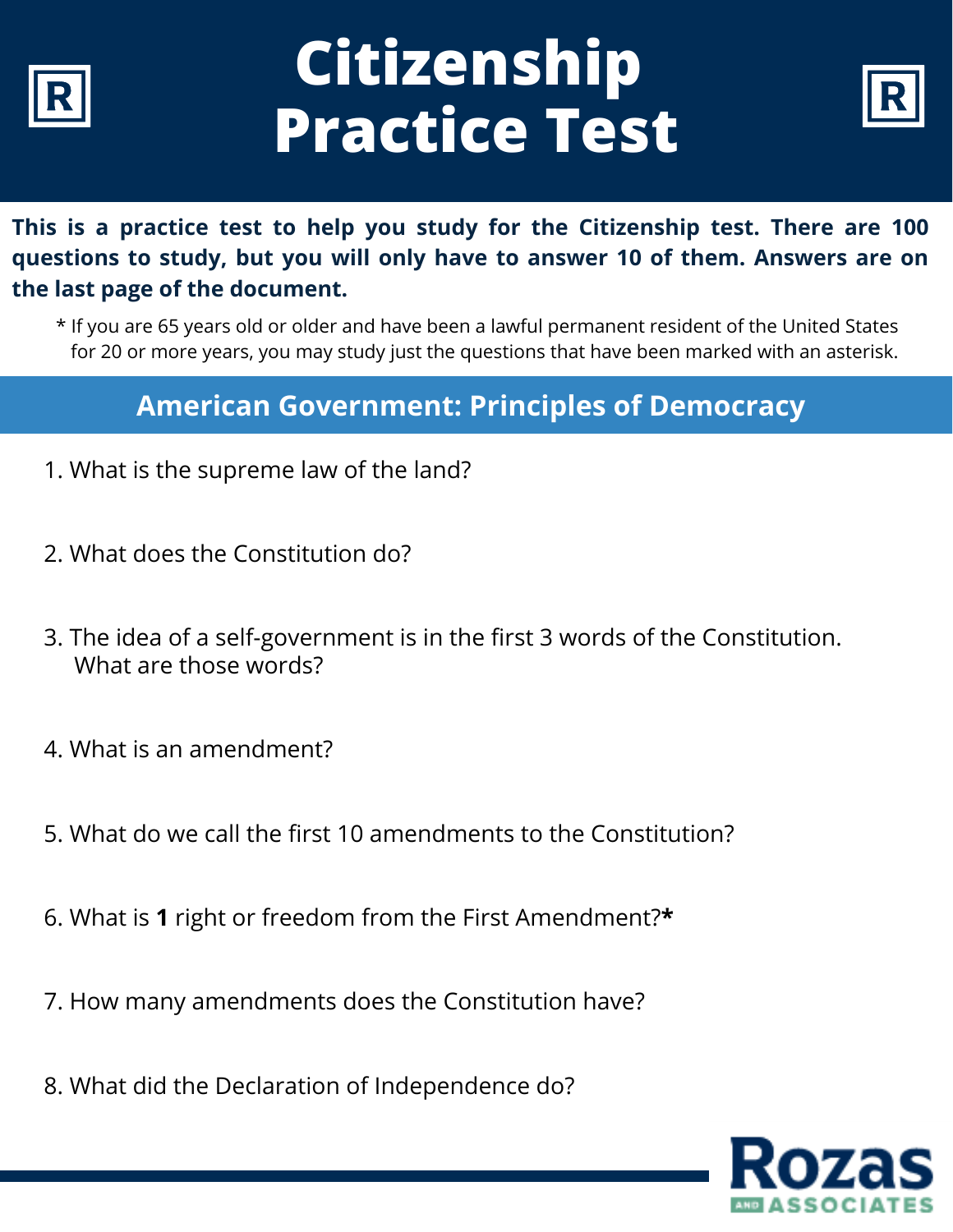9. What are **2** rights in the Declaration of Independence?

- 10. What is freedom of religion?
- 11. What is the economic system in the United States?**\***
- 12. What is the "rule of law"?

## **American Government: Systems of Government**

- 13. Name **1** branch or part of the government.**\***
- 14. What stops one branch of government from becoming too powerful?
- 15. Who is in charge of the executive branch?
- 16. Who makes federal laws?
- 17. What are the **2** parts of the U.S. Congress?**\***
- 18. How many U.S. Senators are there?
- 19. We elect a U.S. Senator for how many years?
- 20. Who is **1** of your state's U.S. Senators now?**\***

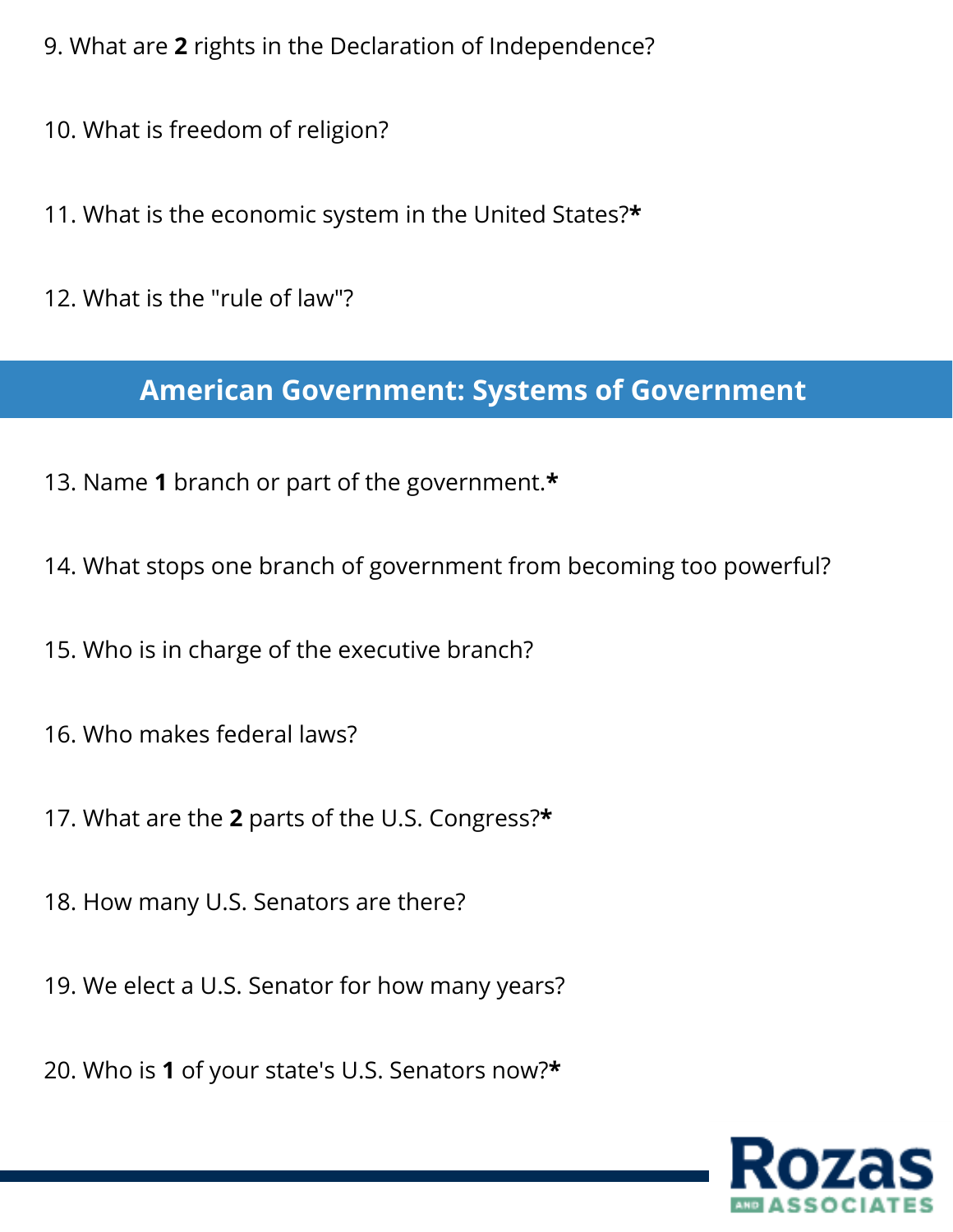21. The House of Representatives has how many voting members?

22. We elect a U.S. Representative for how many years?

23. Name your U.S. Representative.

24. Who does a U.S. Senator represent?

25. Why do some states have more Representatives than other states?

26. We elect a President for how many years?

27. In what month do we vote for President?**\***

28. What is the name of the President of the United States now?**\***

29. What is the name of the Vice President of the United States now?

30. If the President can no longer serve, who becomes President?

31. If both the President and the Vice President can no longer serve, who becomes president?

32. Who is the Commander in Chief of the military?

33. Who signs bills to become law?

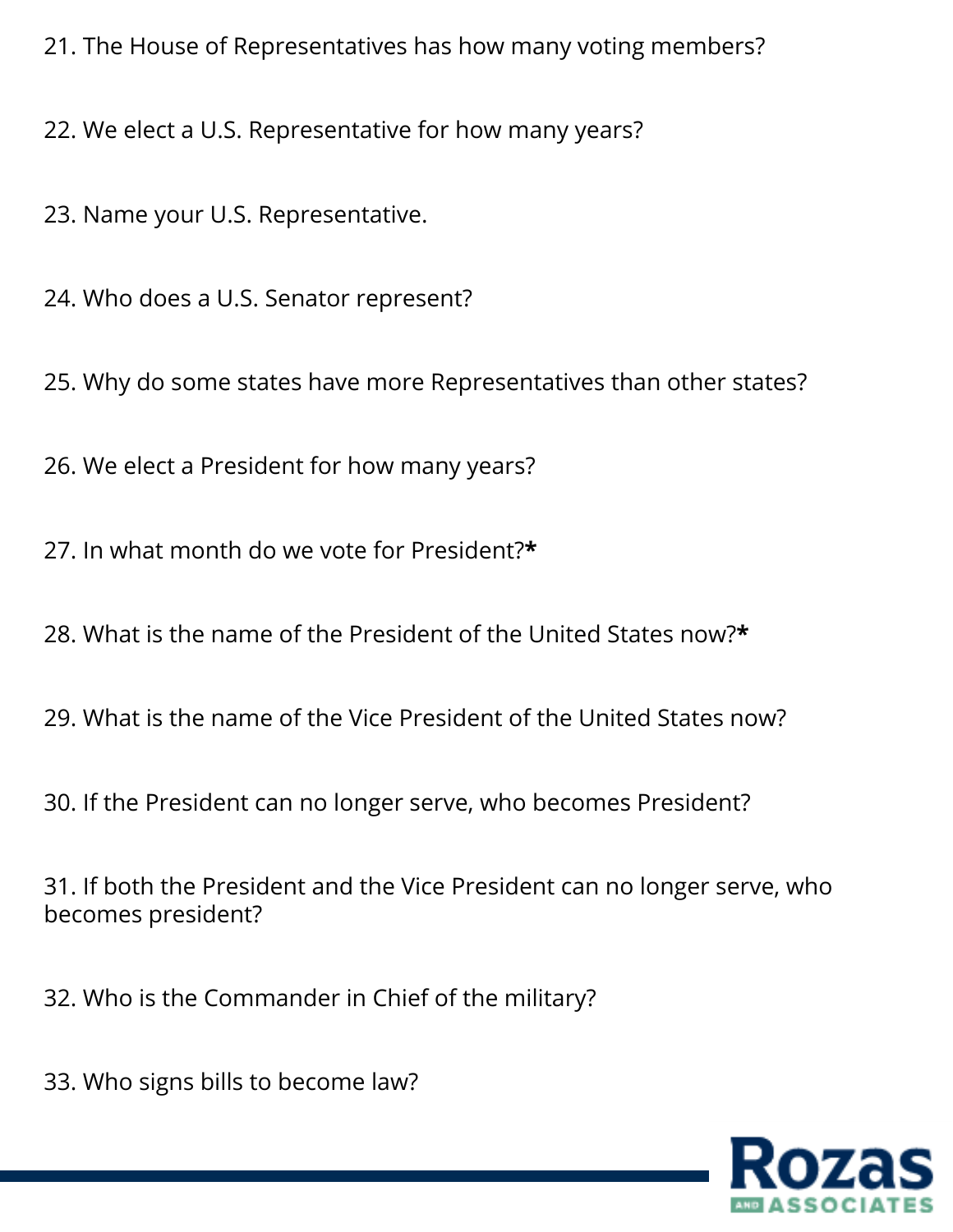34. Who vetoes bills?

35. What does the President's Cabinet do?

36. What are **2** Cabinet-level positions?

37. What does the Judicial Branch do?

38. What is the highest court in the United States?

39. How many justices are on the Supreme Court?

40. Who is the Chief of Justice of the United States now?

41. Under our Constitution, some powers belong to the federal government. What is **1** power of the federal government?

42. Under our Constitution, some powers belong to the states. What is **1** power of the states?

43. Who is the Governor of your state now?

44. What is the capital of your state?**\***

45. What are the **2** major political parties in the United States?**\***

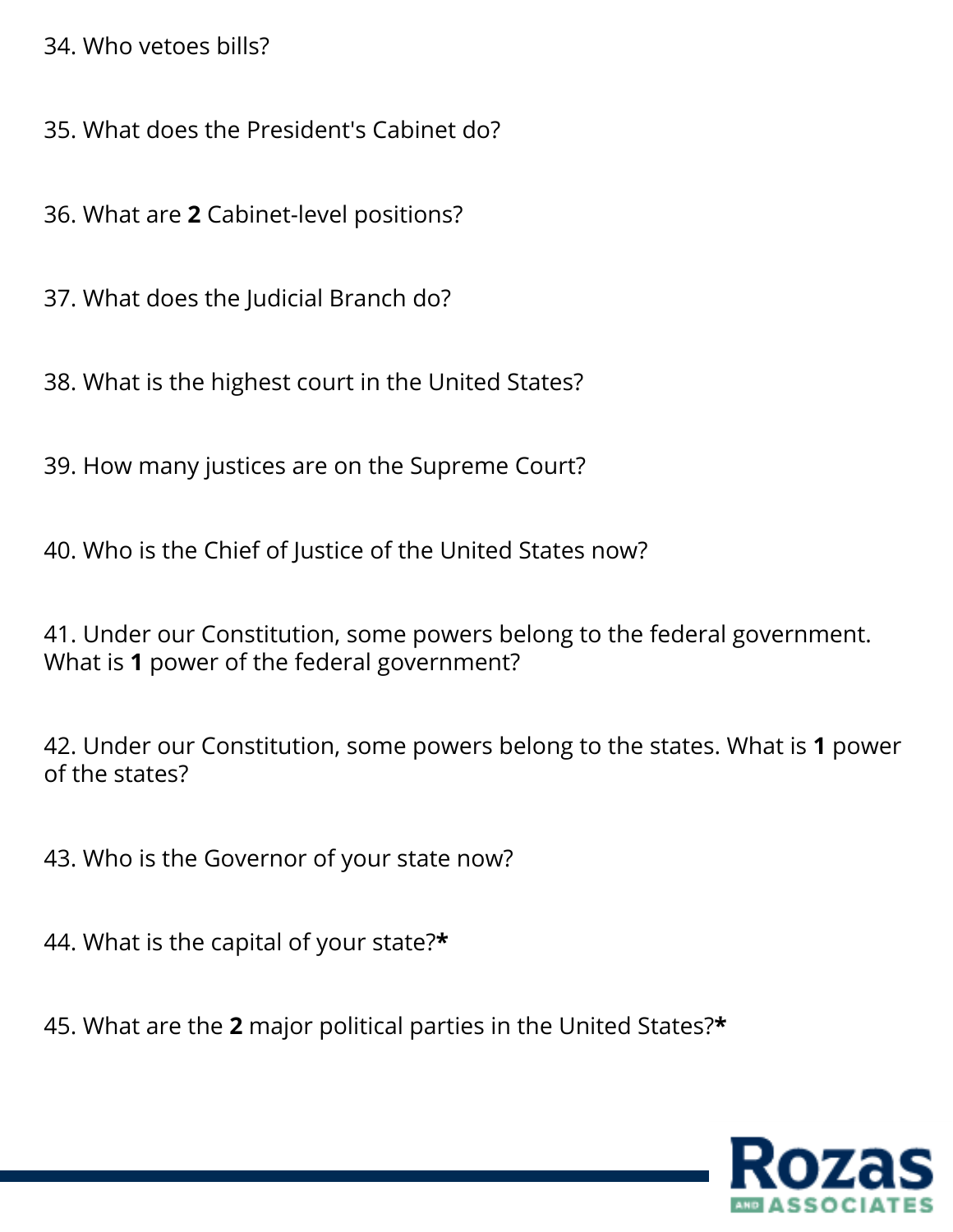46. What is the political part of the President now?

47. What is the name of the Speaker of the House of Representatives now?

#### **American Government: Rights & Responsibilities**

- 48. There are 4 amendments to the Constitution about who can vote. Describe **1** of them.
- 49. What is **1** responsibility that is only for United States citizens.**\***
- 50. Name **1** right only for United States citizens.
- 51. What are **2** rights for everyone living in the United States?
- 52. What do we show loyalty to when we say the Pledge of Allegiance?
- 53. What is **1** promise you make when you become a United States citizen?
- 54. How old do citizens have to be to vote for President?∫
- 55. What are **2** ways that Americans can participate in their democracy?
- 56. When is the last day you can send in federal income tax forms?\*
- 57. When must all men register for the Selective Service?

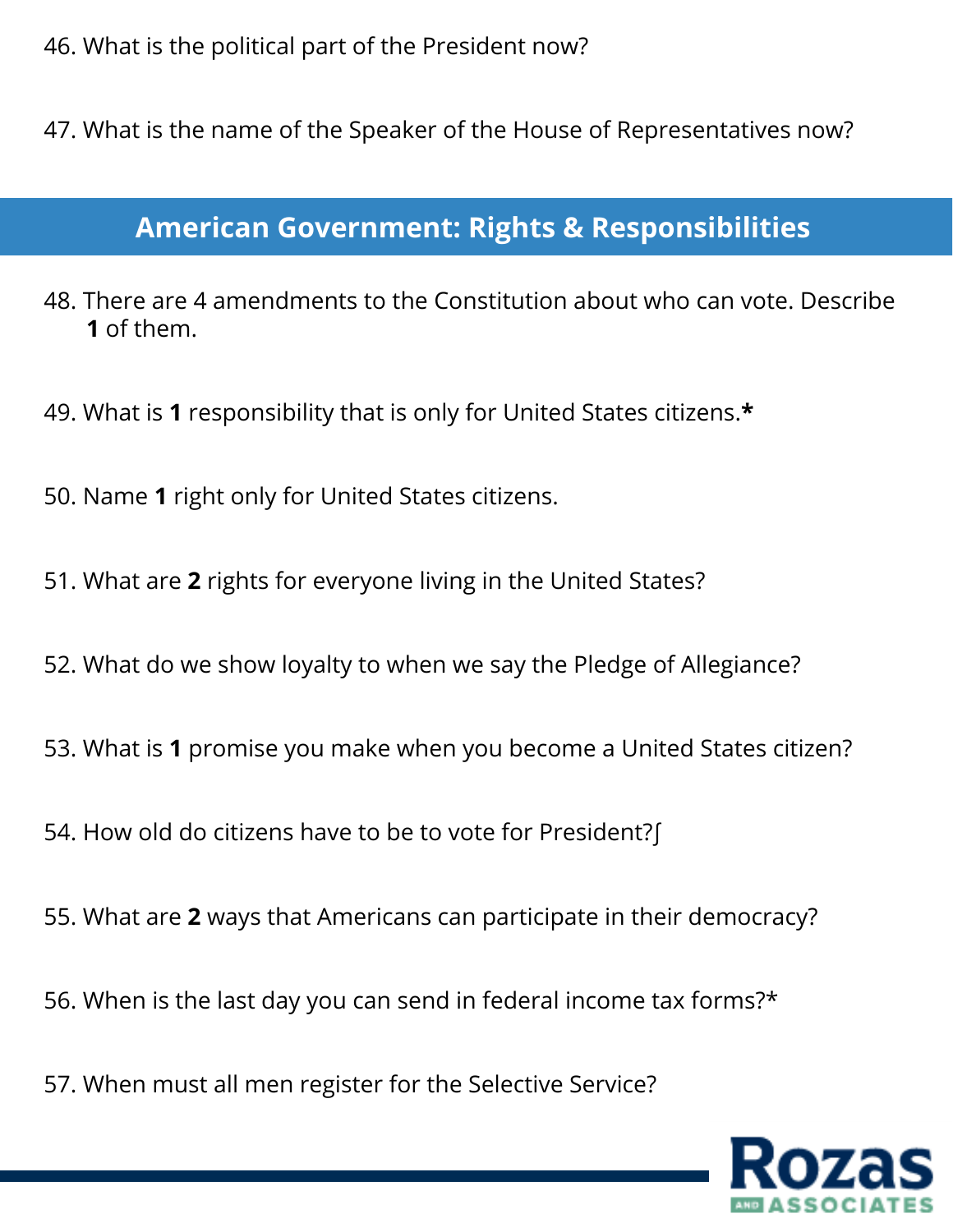#### **American History: Colonial Period & Independence**

- 58. What is **1** reason the colonists came to America?
- 59. Who lived in America before the Europeans arrived?
- 60. What group of people was taken to America and sold as slaves?
- 61. Why did the colonists fight the British?
- 62. Who wrote the Declaration of Independence?
- 63. When was the Declaration of Independence adopted?
- 64. There were 13 original states. Name **3**.
- 65. What happened at the Constitutional Convention?
- 66. When was the Constitution written?
- 67. The Federalist Papers supported the passage of the U.S. Constitution. Name 1 of the writers.
- 68. What is **1** thing Benjamin Franklin is famous for?
- 69. Who is the "Father of Our Country"?

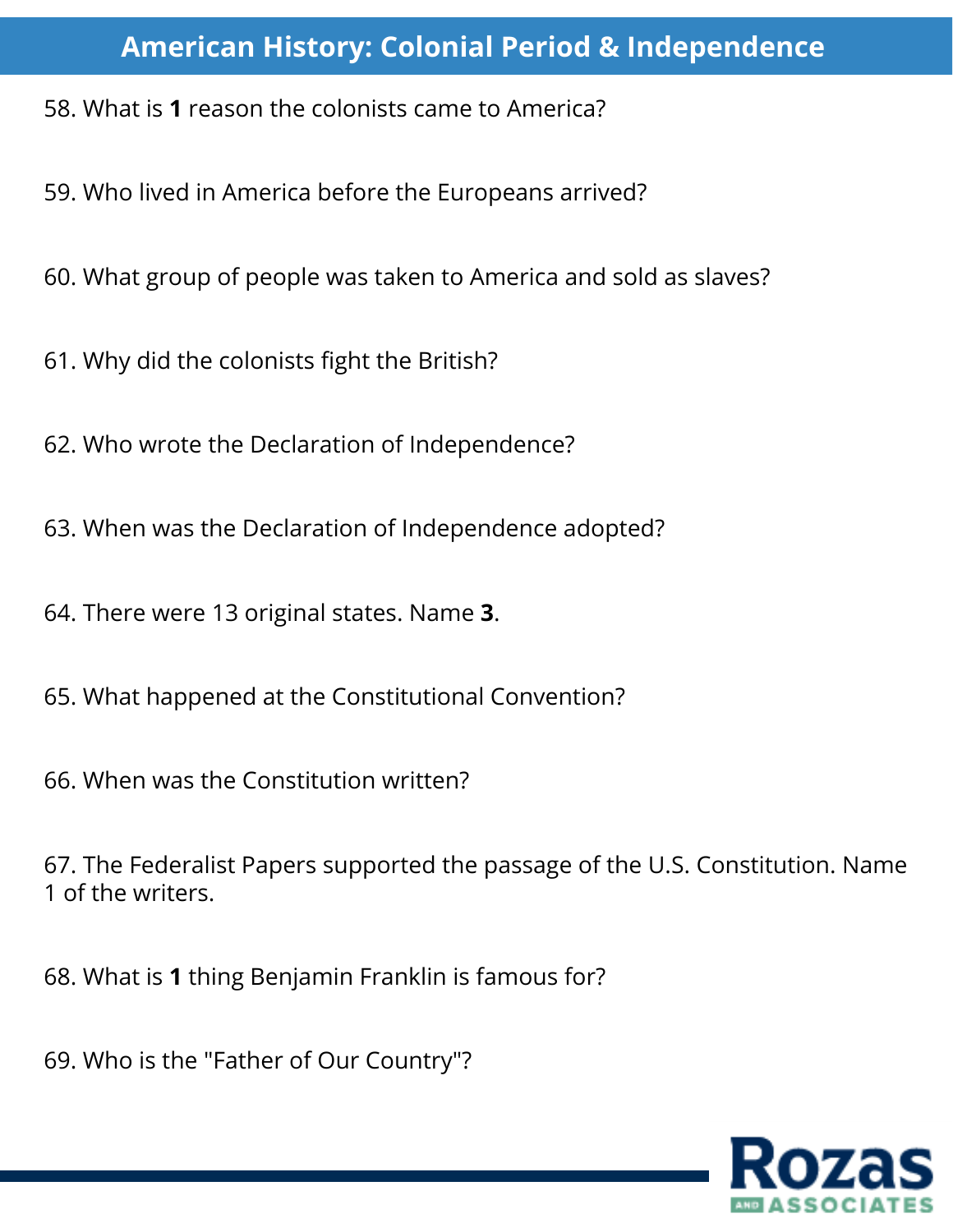## **American History: The 1800s**

71. What territory did the United States buy from France in 1803?

72. Name **1** war fought by the United States in the 1800s.

73. Name the U.S. war between the North and the South.

74. Name **1** problem that led to the Civil War.

75. What was **1** important thing that Abraham Lincoln did?**\***

76. What did the Emancipation Proclamation do?

77. What did Susan B. Anthony do?

## **American History: Recent & Other Important Historical Info**

78. Name **1** war fought by the United States in the 1900s.**\***

79. Who was the President during World War I?

80. Who was the President during the Great Depression and World War II?

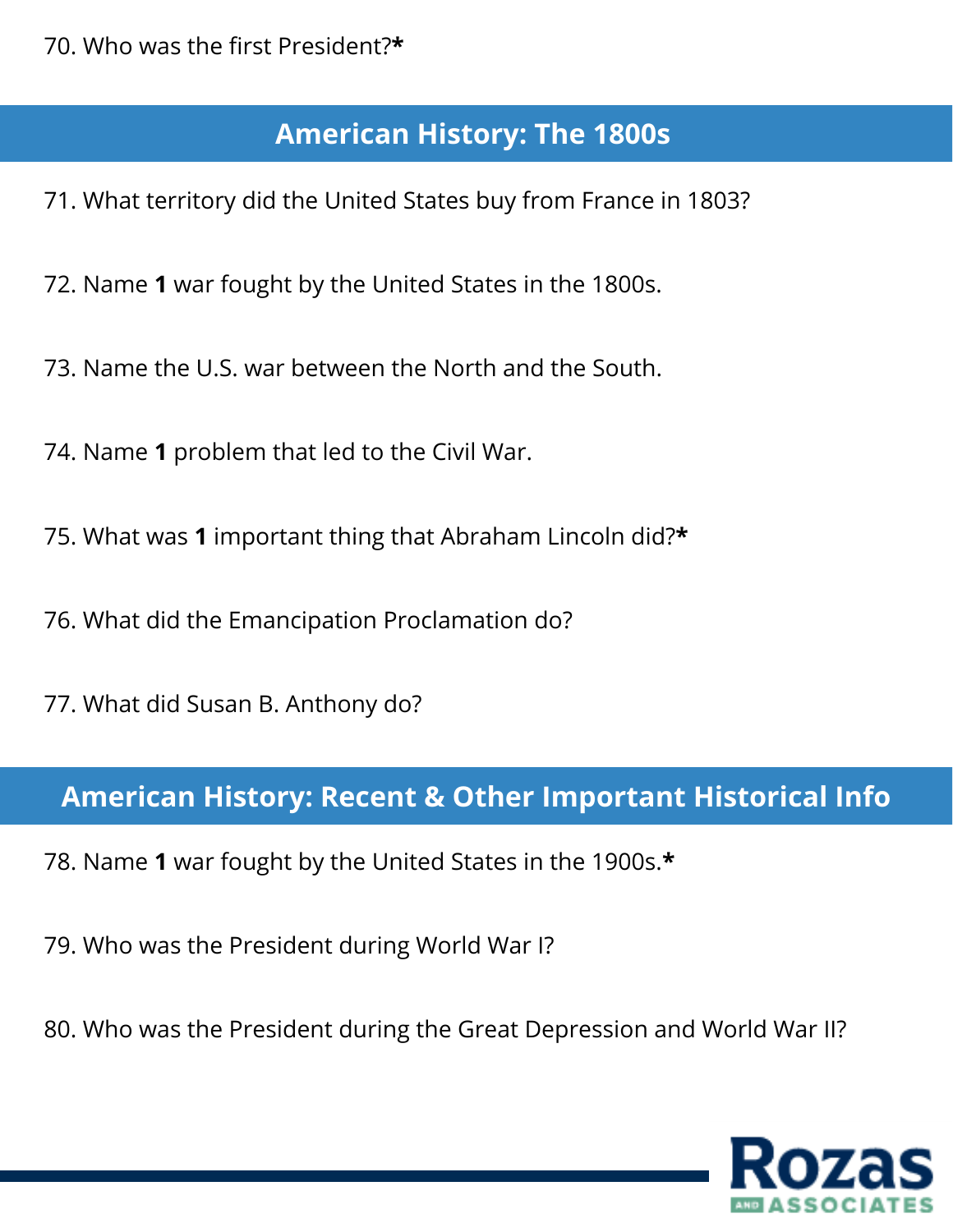81. Who did the United States fight in World War II?

82. Before he was President, Eisenhower was a general. What war was he in?

83. During the Cold War, what was the main concern of the United States?

84. What movement tried to end racial discrimination?

85. What did Martin Luther King, Jr. do?**\***

86. What major even happened on September 11, 2001, in the United States?

87. Name **1** American Indian tribe in the United States.

## **Integrated Civics: Geography**

88. Name **1** of the two longest rivers in the United States.

89. What ocean is on the West Coast of the United States?

90. What ocean is on the East Coast of the United States?

91. Name **1** U.S. territory.

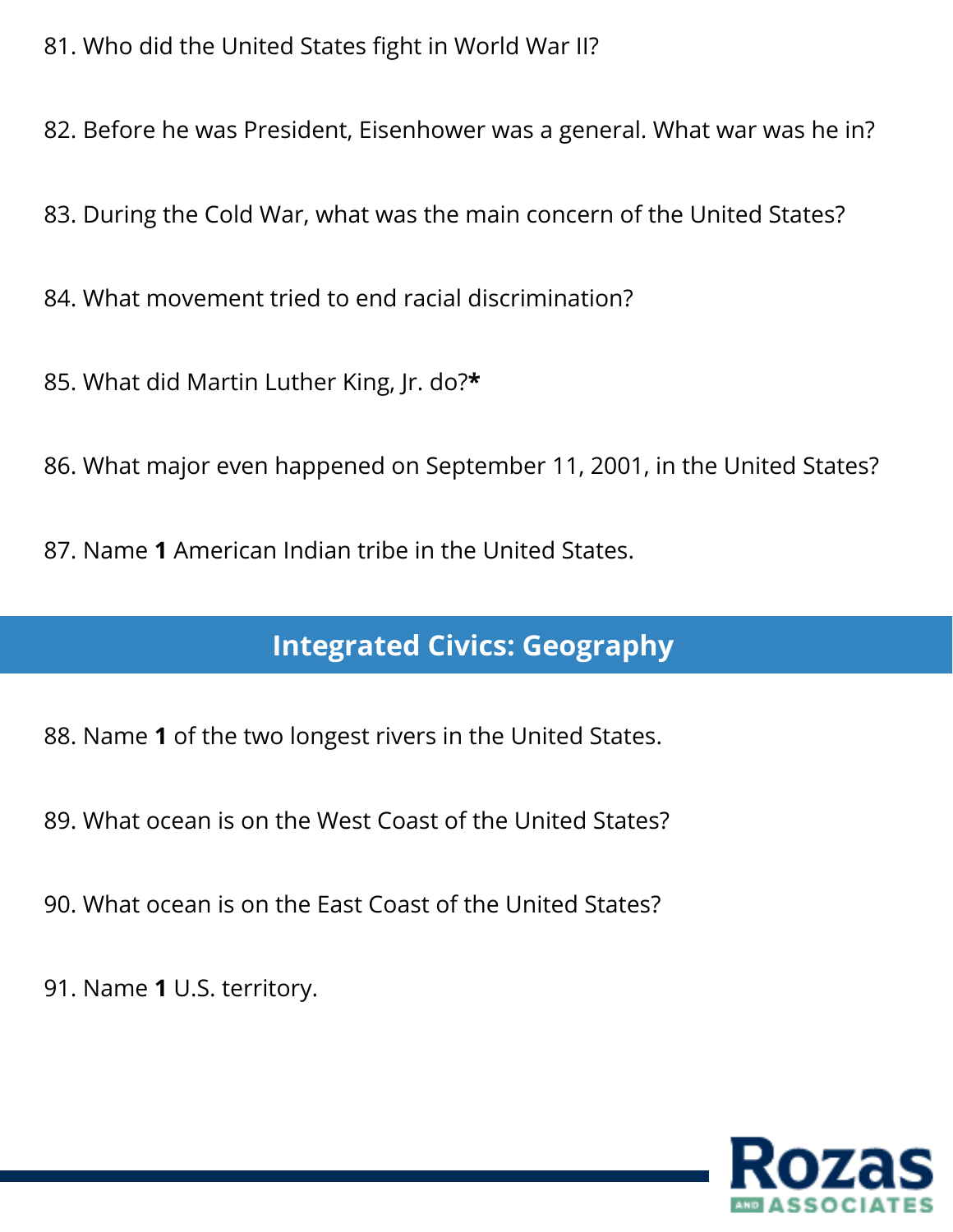92. Name **1** state that borders Canada.

- 93. Name **1** state that border Mexico.
- 94. What is the capital of the United States?**\***
- 95. Where is the Statue of Liberty?**\***

# **Integrated Civics: Symbols**

96. Why does the flag have 13 stripes?

97. Why does the flag have 50 stars?**\***

98. What is the name of the national anthem?

# **Integrated Civics: Holidays**

99. When do we celebrate Independence Day?**\***

100. Name **2** national U.S. holidays.

# **\*Answers are provided on the next page.**

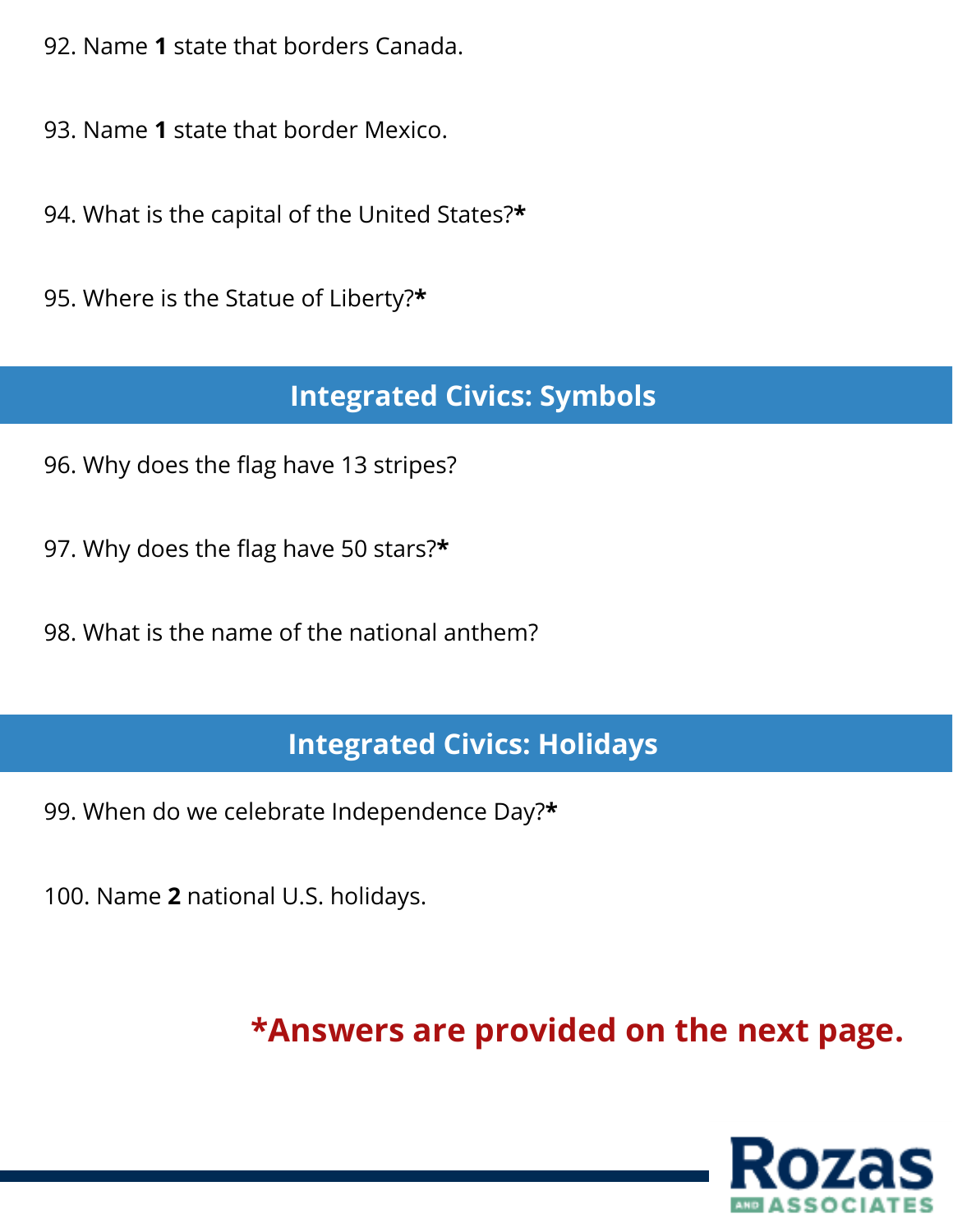



#### **All acceptable answers for each question are listed, though all may not be required.**

- 1. the Constitution
- 2. sets up the government, defines the government, protects basic rights of Americans
- 3. "We the People"
- 4. a change or addition (to the Constitution)
- 5. the Bill of Rights
- 6. speech, religion, assembly, press, petition the government
- 7. twenty-seven (27)
- 8. announced our independence declared our independence said that the United States is free (all from Great Britain)
- 9. life, liberty, pursuit of happiness
- 10. you can practice any religion, or not practice any religion
- 11. capitalist market market economy
- 12. Everyone must follow the law. Leaders must obey the law. Government must obey the law. No one is above the law.
- 13. Congress, President, the courts, legislative, executive, judicial
- 14. checks and balances separation of power
- 15. the President
- 16. Congress, Senate and House, (U.S. or national) legislature
- 17. Senate & House of Representatives
- 18. one hundred (100)
- 19. six (6)
- 20. Answers will vary. (District of Columbia residents & those of U.S. territories should answer that D.C. (or home territory) has no U.S. Senators)

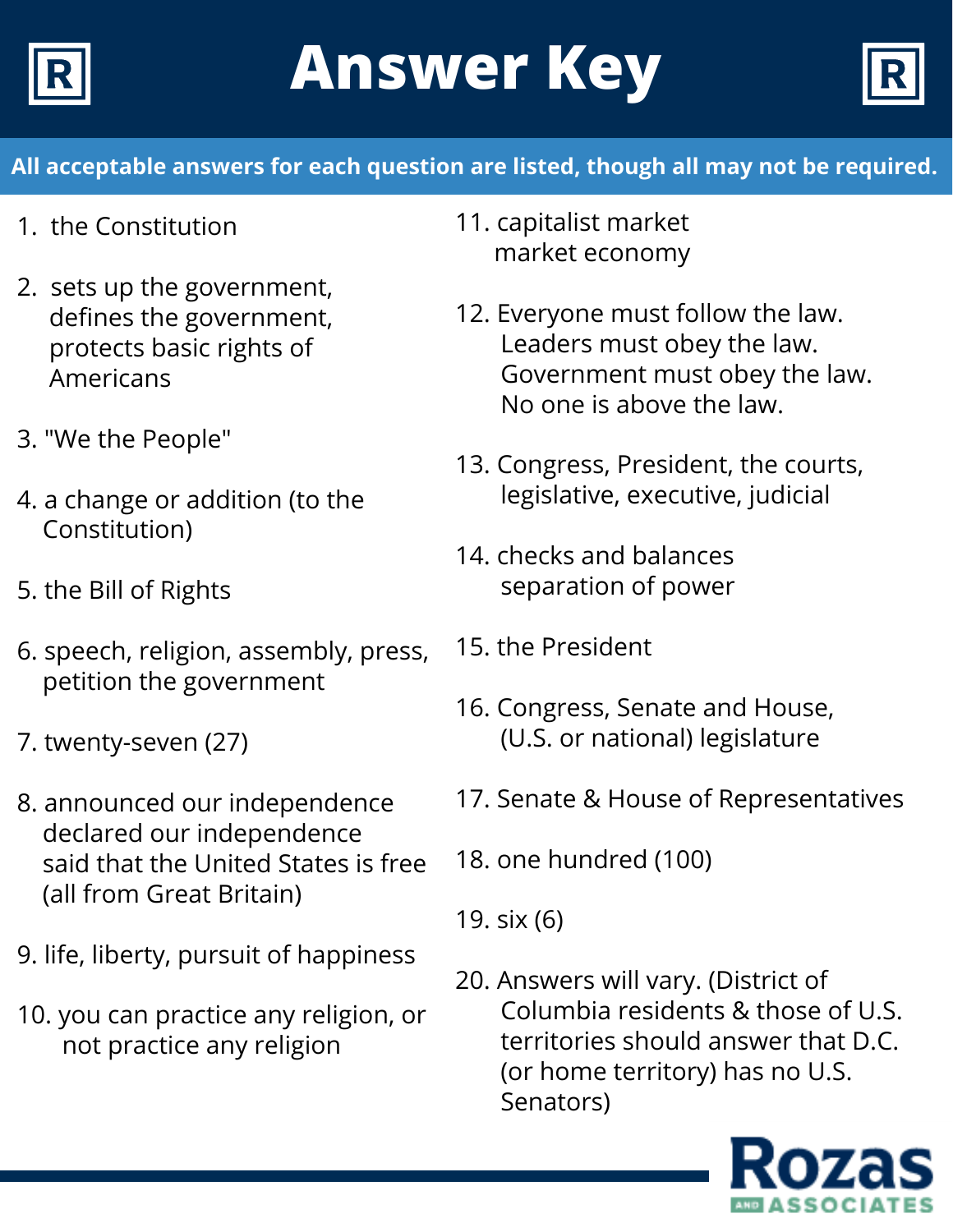21. four hundred thirty-five (435)

#### 22. two (2)

- 23. Answers will vary. (Residents of territories with nonvoting Delegates / Resident Commissioners may provide the name of that person who holds that title. Also acceptable is any statement that the territory has no (voting) Representatives in Congress)
- 24. all people of the state
- 25. because:

-of the state's population -they have more people -some states have more people

- 26. four (4)
- 27. November
- 28. Answer will vary depending on the year. As of 2021, Joe Biden is the President.
- 29. Answer will vary depending on the year. As of 2021, Kamala Harris is the Vice President.
- 30. the Vice President
- 31. the Speaker of the House
- 32. the President
- 33. the President
- 34. the President
- 35. advises the President
- 36. -The Secretary of each department: Agriculture, Commerce, Defense, Education, Energy, Health and Human Services, Homeland Security, Housing and Urban Development, the Interior, Labor, State, Transportation, the Treasury, and Veterans Affairs -The Attorney General -The Vice President
- 37. reviews laws, explains laws, resolves disputes (disagreements), decides if a law goes against the Constitution
- 38. the Supreme Court
- 39. the number can vary depending on if a spot needs to be filled, but the typical number is 9, and there are 9 justices as of 2021
- 40. This answer will vary, but as of 2021 the Chief Justice is John Roberts

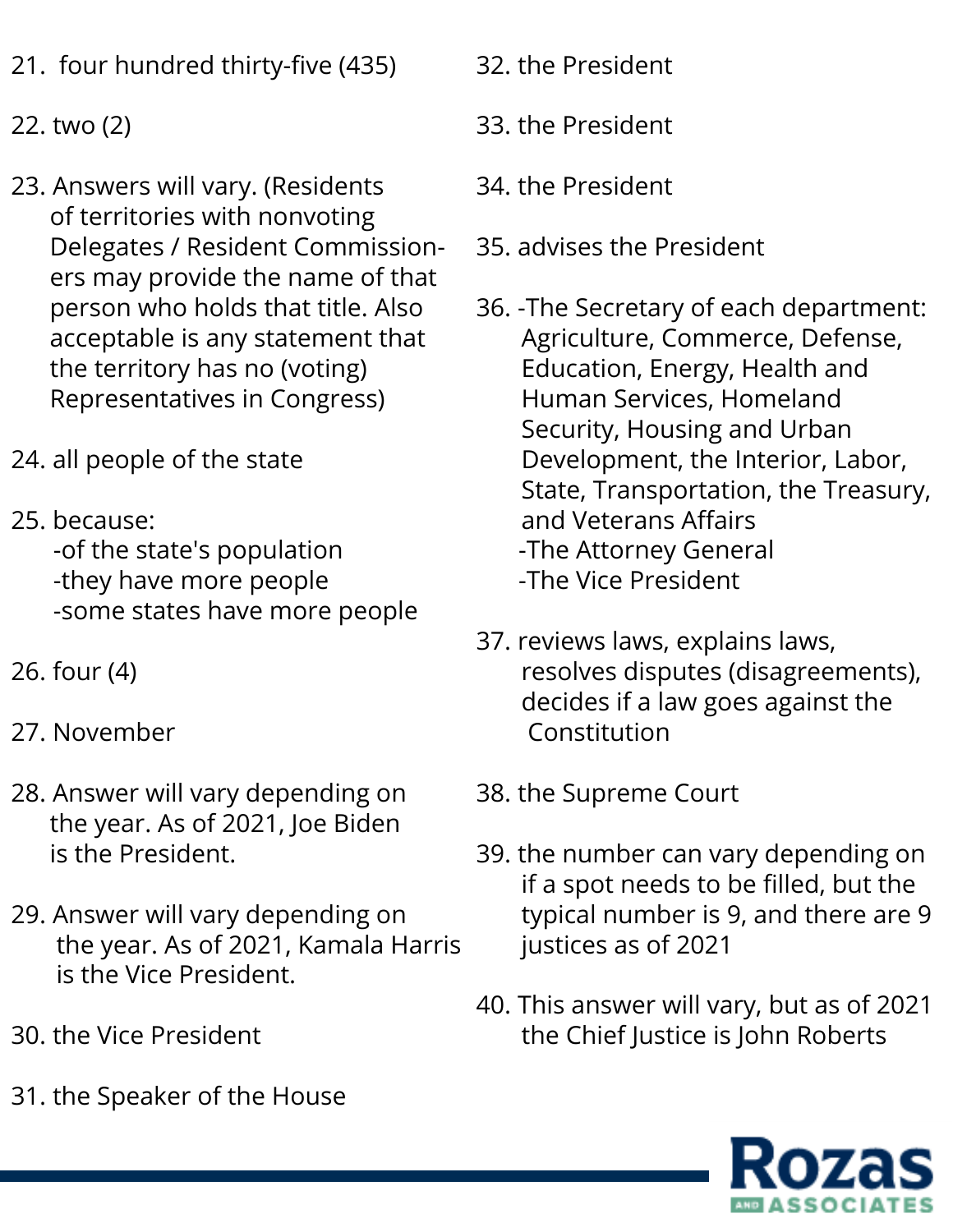- 41. to print money, to declare war, to create an army, to make treaties
- 42. providing schooling & education, provide protection (police), provide safety (fire departments), give a driver's license, approve zoning and land use
- 43. Answers will vary. (District of Columbia residents should answer that D.C. does not have a governor.)
- 44. Answers will vary. (District of Columbia residents should answer that D.C. is not a state & does not have a capital. Residents of U.S. territories should name the capital of the territory.
- 45. Democratic & Republican
- 46. Answer will vary. As of 2021, the the President is Democratic
- 47. Answer varies. As of 2021, Speaker of the House is Nancy Pelosi
- 48. Citizens 18 & older, you don't have to pay to vote, any citizen can vote, a male citizen of any race can vote
- 49. serve on a jury vote in a federal election

50. vote in a federal election, run for federal office

- 51. freedom of expression, speech, assembly, religion, freedom to petition the government, & the right to bear arms
- 52. the United States & the flag
- 53. give up loyalty to other countries, defend the Constitution & laws of the U.S., obey laws of the U.S., serve in the U.S. military (if needed), serve (do important work) the nation (if needed), be loyal to the U.S.
- 54. eighteen (18) and older
- 55. vote, join a political party, help with a campaign, join a civic group, join a community group, give an elected official your opinion on an issue, call Senators & Representatives, publicly support or oppose an issue/policy, run for office, write to a newspaper
- 56. April 15
- 57. at age 18, between age 18 & 26
- 58. freedom, political liberty, religious freedom, economic opportunity, escape persecution
- 59. American Indians, Native Americans
- 60. Africans, people from Africa

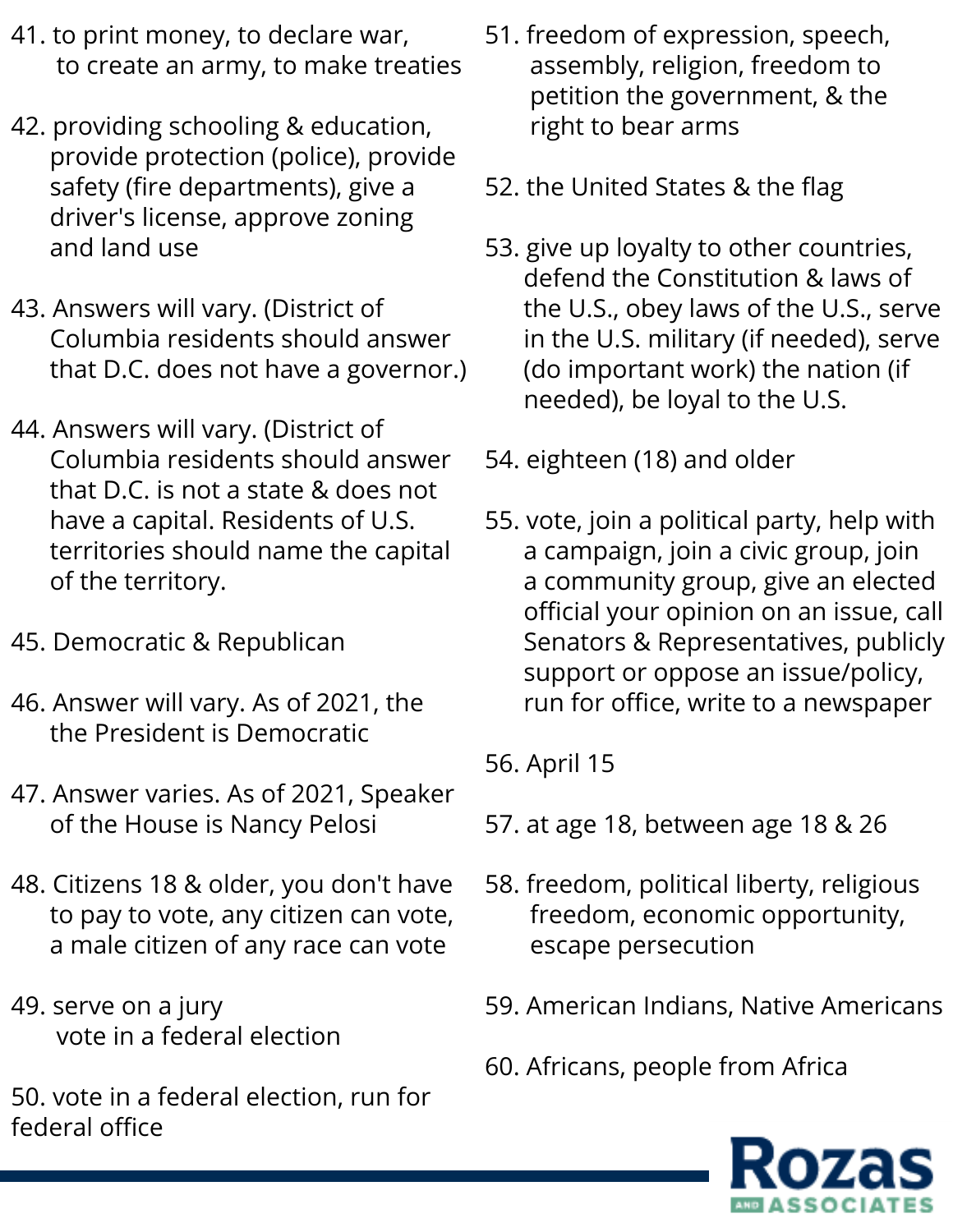- 61. high taxes (taxation without representation, the British army stayed in their houses (boarding, quartering), they didn't have selfgovernment
- 62. (Thomas) Jefferson
- 63. July 4, 1776
- 64. New Hampshire, Massachusetts, Rhode Island, Connecticut, New York, New Jersey, Pennsylvania, Delaware, Maryland, Virginia, North Carolina, South Carolina, Georgia
- 65. the Constitution was written, the Founding Fathers wrote the Constitution
- 66. 1787
- 67. (James) Madison, (Alexander) Hamilton, (John) Jay, Publius
- 68. U.S. Diplomat, oldest member of the Constitutional Convention, first Postmaster General of the U.S., author of "Poor Richard's Almanac," started the first free libraries
- 69. (George) Washington
- 70. (George) Washington
- 71. the Louisiana territory, Louisiana
- 72. War of 1812, Mexican-American War, Civil War, Spanish-American War
- 73. Civil War, War between the States
- 74. slavery, economic reasons, states' rights
- 75. freed the slaves, (Emancipation Proclamation), saved (or preserved) the Union, led the U.S. during the Civil War
- 76. freed slaves, freed slaves in the Confederacy, freed slaves in Confederate states, freed slaves in most Southern states
- 77. fought for women's & civil rights
- 78. World War I, World War II, Korean War, Vietnam War, Gulf War
- 79. (Woodrow) Wilson
- 80. (Franklin) Roosevelt